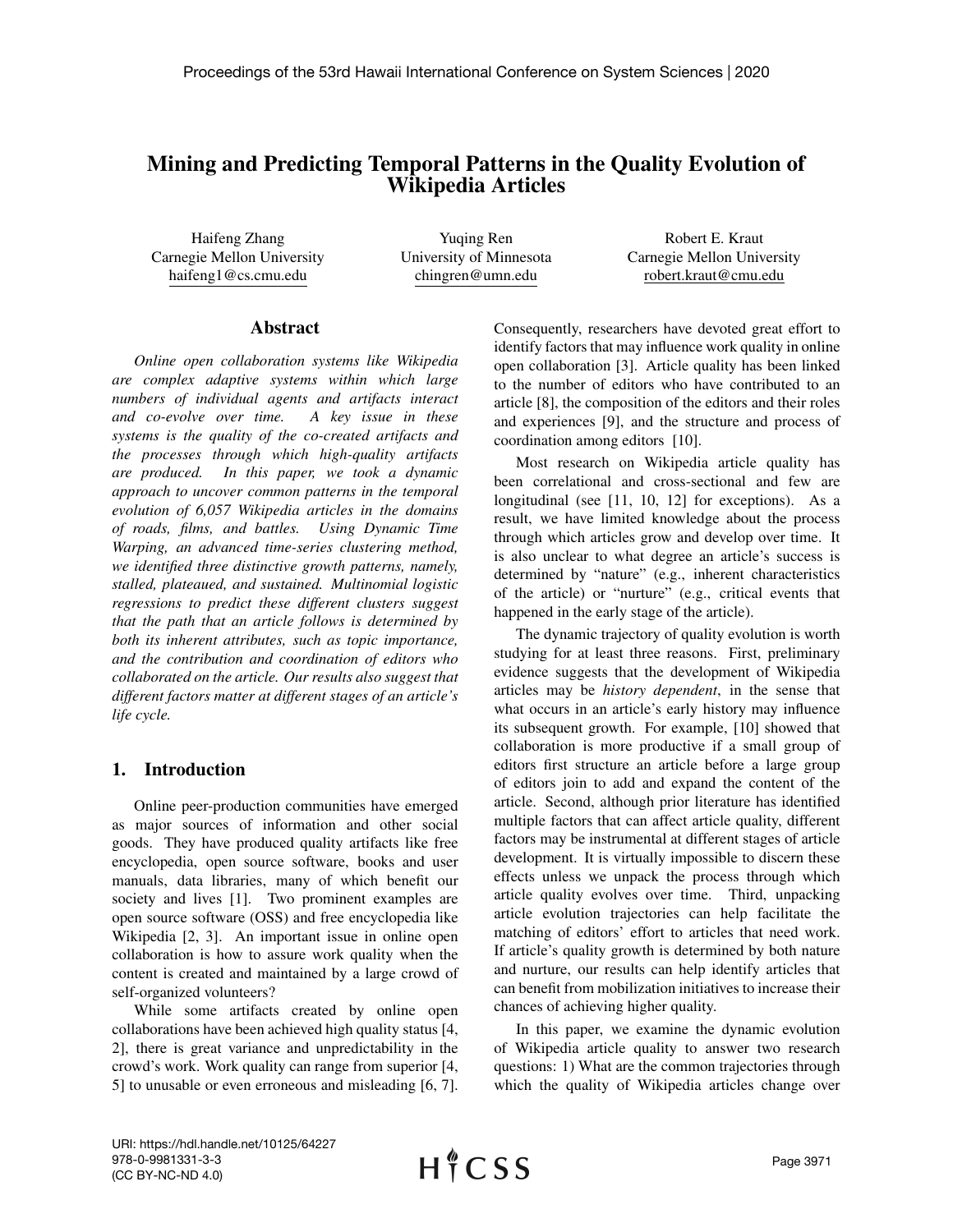time and 2) What factors determine an article's quality trajectory? We analyzed archival data from 6,057 articles in three categories of roads, films, and battles. Using an advanced time-series clustering method called Dynamic Time Warping, we identified three distinctive clusters of quality trajectories that differed in initial quality levels, ultimate quality levels, and the speed at which article quality grew. The *stalled* cluster remained at low quality levels throughout their life cycles. The *plateaued* cluster quickly rose to level C and remained at that level for the rest of their life cycles. The *sustained* cluster were continuous growers that steadily rose and achieved highest quality levels among all three clusters.

We ran multinomial logistic regressions to predict the clusters and the results showed that nature and nurture jointly determine the path of an article's quality growth. Articles created earlier in Wikipedia's history and with higher popularity and relevance had a greater chance of following the sustained path. Articles that attracted more editors, with active talk page discussion, and had greater contribution from power editors were also more likely to follow the sustained path. Our results also suggested that different factors play different roles at different life stages of an article.

# 2. Related work

#### 2.1. Factors that affect article quality

Prior research suggests several factors that affect Wikipedia article quality. The first factor is articles' topical relevance and importance. Studies have shown that articles with high relevance are more likely to achieve high quality status [13, 14, 15], possibly because more relevant or important articles tend to attract greater readership, which in turn increases editor contributions [16].

The second factor is the number of editors who contribute to the article and the number of edits contributed. When many editors contribute their knowledge to create and improve article content, there is a greater chance that incomplete entries will be expanded and inaccurate information will be discovered and fixed. This "wisdom of crowds" effect is evident as there is a strong correlation between article quality and the number of edits and unique editors [8].

The third factor is the attributes, roles, and experiences of editors. [17] showed that articles edited primarily by "all-around" editors who have experiences in all types of Wikipedia work are typically of high quality; whereas articles edited by casual contributors or new editors are often of questionable quality. In addition, studies have also linked article quality to top

contributor's experience [18], editors' domain expertise and affiliation with WikiProjects [19].

The fourth factor is the process through which editors coordinate. Studies have shown that high-quality articles on average exhibit more intense patterns of communication and coordination as measured through edits on article talk pages, edits per editor, and quick succession edits [20, 8].

#### 2.2. Dynamic evolution of social systems

The importance of dynamic approaches has been highlighted by researchers in multiple disciplines including economics [21, 22], sociology [23], organization science [24] and information systems [25], partially due to the lack of research using the dynamic approach. Similarly, there have been few studies of the temporal dynamics of online open collaborations in Wikipedia (see [11, 10, 12] for exceptions).

Only a few papers have examined longitudinal trends in article development or editors' roles. For instance, [26] compared high-quality and low-quality articles and found that high-quality articles had more persistent edits that survived at least one editing periods whereas low-quality articles had more transient edits that were often changed or reverted in the same period. [27] studied the dynamics of editor roles in Wikipedia and found that although editors may enact different roles during the life cycle of an article, at the system level, the work is organized around a stable set of emergent roles. [28] noted "aggregate" or cross-sectional approaches often do not capture micro patterns and advocated for the study of temporal dynamics of socio-technical systems.

## 2.3. Methods to study dynamic changes

A common approach to studying dynamic changes is to simply plot variables over time. A functional form may be also used to quantify the growth, e.g., the use of Gompertz function to characterize Wikipedia's growth.  $1$  These conventional methods are suitable for discerning temporal patterns for a single entity or a small number of them, but not sufficient to identify common patterns among trajectories of many artifacts. Advanced methods such as time-series clustering can be useful, and have been applied to domains like speech recognition, robotics, finance, medicine, and spatio-temporal analysis [29, 30]. The method has rarely been applied to analyze online collaborative activities like Wikipedia (see [31] for exceptions).

<sup>1</sup>https://en.wikipedia.org/wiki/Wikipedia: Modelling\_Wikipedia's\_growth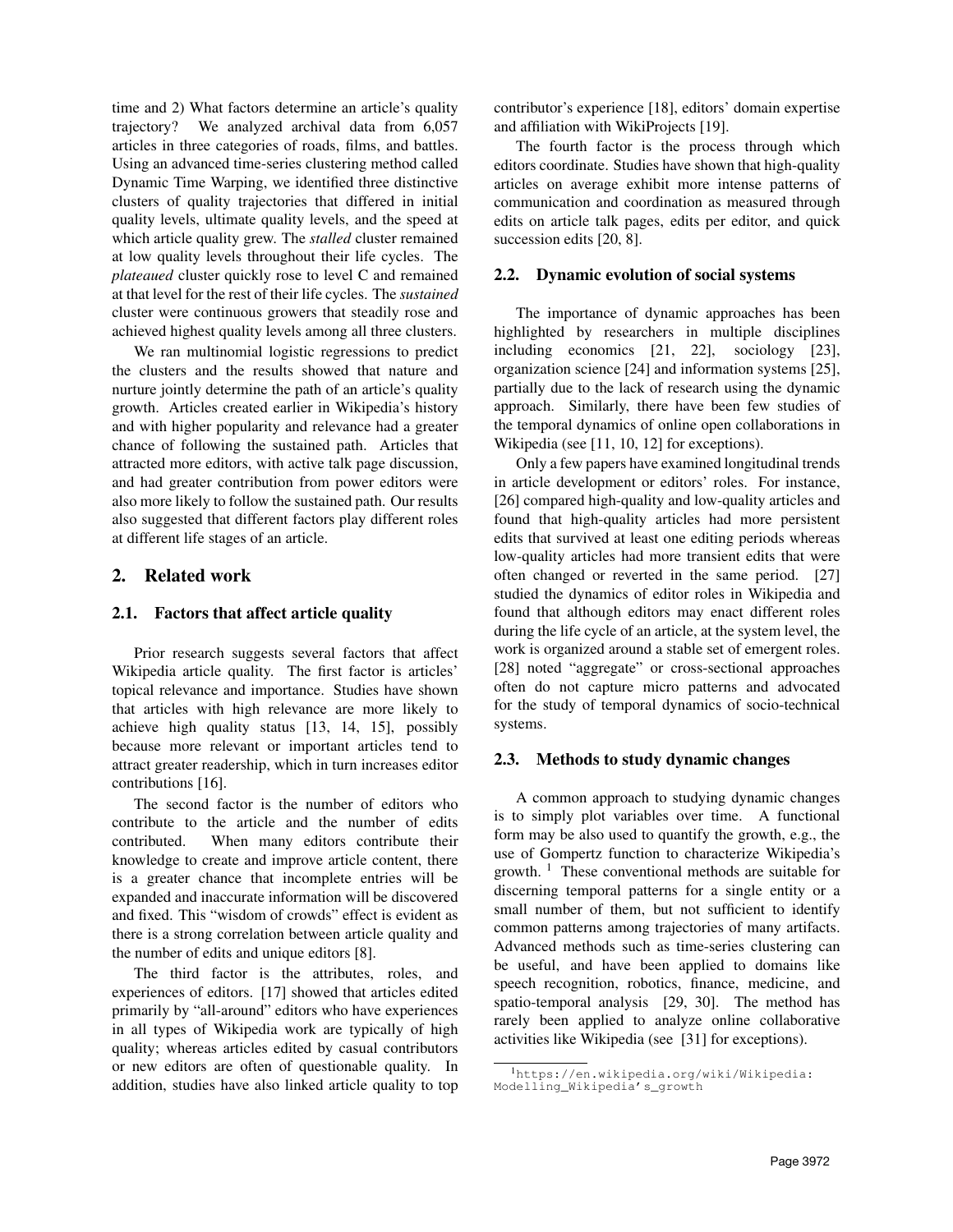In general, there are three categories of time-series clustering methods: *shape-based*, *model-based* and *feature-based* [30]. Shape-based approaches rely on measurements of the difference in the shapes of the trajectories. Model-based approaches infer a mixture of different statistical models that are assumed to generate the observed time sequences. Feature-based approaches transform the raw time-series into feature vectors so that traditional clustering methods can be applied. The last two rely on statistical assumptions and well-crafted features, we therefore chose the shape-based method for our exploratory analysis. The key process in shape-based clustering is to measure the "distance" between two time series.

## 3. Clustering Algorithms

To cluster the quality trajectories of Wikipedia articles, we applied the Dynamic Time Warping (DTW) method, which is a shape-based distance measure widely used in many domains  $[29]$ .<sup>2</sup> One benefit of the method is that it can be applied to cases where two temporal patterns might occur at different time periods (time-shifted) or vary in speed (time-distorted). This is important because Wikipedia articles created at different time periods will have quality sequences of different lengths. DTW corresponds to the shortest "warping path" to align two temporal sequences, by moving, stretching and compressing portions of one sequence to match the other. Intuitively, DTW measures the level of difficulty of aligning two time-series sequences, with higher DTW implying greater difficulty to align the two sequences.

Assume P and Q are two time series, with  $P =$  $p_1, p_2, \ldots, p_i, \ldots, p_m, \ Q = q_1, q_2, \ldots, q_j, \ldots, q_n$ . A *warping path* is defined as the mapping from P to Q and denoted as  $W = w_1, w_2, \dots, w_k, \dots, w_K$ . We call  $w_k = (i, j)_k$  the *warping step*, which is a point-to-point mapping of one sequence to the other. A legitimate warping path must satisfy two constraints: 1)  $w_1$  =  $(1, 1), w_K = (m, n)$  and 2) if  $w_k = (p, q)$  and  $w_{k-1} = (p', q')$  are two adjacent warping steps, then  $0 \leq p - p' \leq 1$  and  $0 \leq q - q' \leq 1$ . Condition 1) imposes a boundary condition to the warping path, and condition 2) ensures that warping steps are adjacent and monotonic in time [29]. The DTW distance between P and Q is thus defined as the minimum length over all possible warping paths:

$$
DTW(P,Q) = \frac{\min\sqrt{\sum(d_k)}}{m+n},
$$

$$
s.t. d_k = d(w_k) = (p_i - q_j)^2
$$

Note that the DTW distance above is normalized by length, i.e.,  $m + n$ , to account for differences in length. The pairwise distance  $d(w_k)$  for step  $w_k$  is based on an Euclidean definition. The word "dynamic" is given because the method can be computed efficiently by dynamic programming. The above DTW is also called standard DTW. There are other variants that impose constraints, such as, weights over warping steps or time windows [29]. We expeimented with different DTW methods and found that the standard DTW performed best, over the variants. We thus performed standard DTW clustering and reported our results based on it.

Besides calculating the warping distances between two time-series, we also need a clustering algorithm to assign the time series into different groups. We chose *K-Medoids*, a variant of the well-known *K-Means* clustering method. Normally, the K-Means involves iterating between two steps: 1) assigning each data point to its nearest centroid; and 2) updating the K centroids by averaging across data points in the cluster. The K-Mediods algorithm differs from K-Means mainly in the second step. Instead of computing the new centroids, K-Medoids searches for a new "medoid" within each cluster, which is the data point that has the *shortest* distance (e.g., DTW distance) to all other data points in a cluster.

# 4. Data and Sample

Our sample included 6,057 articles from three Wikipedia topical categories: roads, films and battles, with 2,019 articles from each category. We chose to study articles in these categories because (1) they represent a diverse set of general topics, which improves the generalizability of our findings, (2) these categories have a good distribution of articles at various quality levels, and (3) within each category, the entities are largely homogeneous, which helps control for idiosyncratic factors that may affect our analyses. To search and identify articles in these categories, we used a search tool called PetScan<sup>3</sup>. Table 1 shows the distribution of articles across quality levels in the three domains, where quality classes were predicted by ORES. Within each domain, we selected a stratified sample of 2,019 articles based on quality levels.

Measuring Wikipedia artifact quality is a complex endeavor. Multiple dimensions need to be considered when assessing article quality such as accuracy, comprehensiveness, currency, readability and style, richness, neutrality[14, 13, 3]. Multiple methods

 $2$ There are other metrics such as EDIT distance and its variants, Longest Common Subsequence (LCSS) distance, etc. We chose DTW because it generated the best results.

<sup>3</sup>http://petscan.wmflabs.org/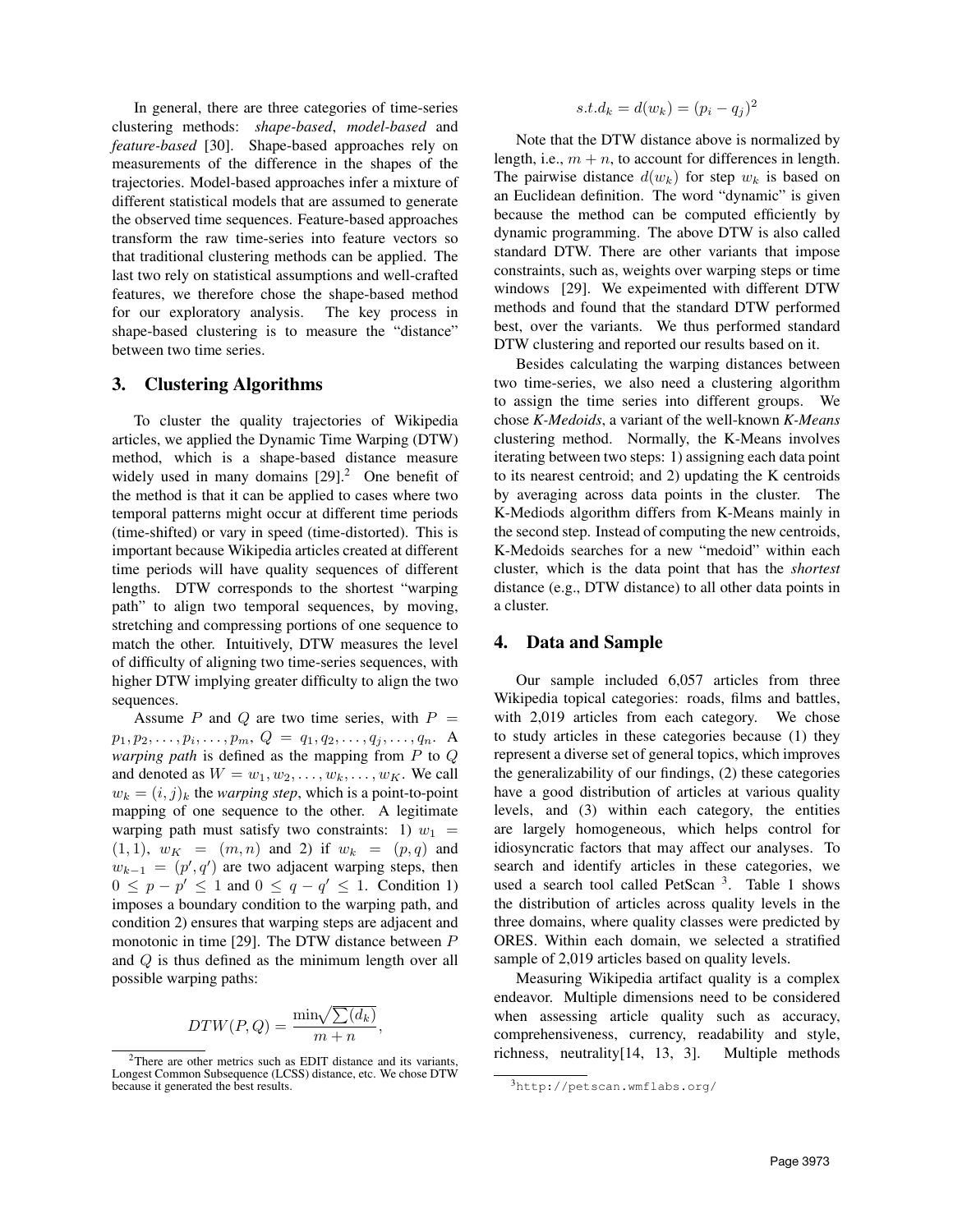| Domains          | Stub  | <b>Start</b> | C     | B   | GА   | FA  | Total |
|------------------|-------|--------------|-------|-----|------|-----|-------|
| roads (full)     | 4429  | 5914         | 3631  | 769 | 2160 | 284 | 17188 |
| roads (sample)   | 395   | 399          | 429   | 304 | 397  | 97  | 2019  |
| films (full)     | 28428 | 25732        | 11627 | 322 | 1562 | 184 | 67861 |
| films (sample)   | 452   | 439          | 446   | 142 | 461  | 79  | 2019  |
| battles (full)   | 1687  | 2527         | 2711  | 943 | 814  | 763 | 9447  |
| battles (sample) | 364   | 388          | 366   | 345 | 296  | 260 | 2019  |

Table 1. Number of articles by quality as of April 30, 2017.

have been proposed to measure article quality based on article length [32] or article revision history[13] using computational models [33] or dynamic Bayesian models [34]. In this paper, we leveraged the quality scoring function available in Wikipedia Objective Revision Evaluation Service (ORES) to compute article quality. <sup>4</sup> ORES is a machine learning classifier that was developed using human-labeled quality data as the ground truth and based on structural features such as revision length, number of sections and references [35]. It has been used to develop many Wikipedia applications such as task routing and vandalism fighting, and has achieved high accuracy [36, 37].

For each article in our sample, we constructed a temporal sequence of monthly quality observations starting from the article's creation to April 2017. We computed article quality scores (QS) at the end of each month as QS, which is the weighted sum of the probabilities of an article being classified into different quality levels L. That is

$$
QS = \sum_{i}^{6} i * Pr(L_i)
$$

where  $L_i$  can be one of six levels (from low to high): *Stub, Start, Class C, Class B, Good Article, Featured Article.*  $\{Pr(L_i)\}_{i=1,2,\dots,6}$  was estimated by using the *wp10* model available through Wikipedia ORES API.

## 5. Clustering Results

## 5.1. Number of clusters

A key challenge in clustering is to determine the number of clusters because the true number of clusters is generally unknown. We used two evaluation criteria to determine the proper number of clusters. The first measure is the Silhouette index [38], which is the ratio of compactness (how close articles in the same cluster are to one another) over dissimilarity (how far apart articles in different clusters are from one

another). The index ranges from -1 to 1 with higher values showing a better fit. The second measure is within-cluster variance, which is the sum of the squared distance between each data point and the "center" of its assigned cluster [39]. According to the "elbow" criterion, the proper number of clusters corresponds to the value beyond which the marginal reduction in variance begins to drop. Interestingly, the two measures suggested different numbers of clusters (e.g., 2 clusters based on the silhouette index and 3 clusters based on within-cluster variance for road infrastructure articles). To resolve the issue, we visually examined the clustered quality trajectories and chose three clusters, because it did a better job of showing structural differences across the clusters in all three domains.

To further validate our choice of three clusters and also to compare clusters across the three domains, we proposed a novel evaluation method to quantify the distinctiveness of the clusters within each domain (so as to establish them as distinctive temporal patterns) and the similarity of corresponding clusters across domains (so as to establish the generalizability of the clusters). Table 1 shows the matrix of *mean* distances between pairs of quality trajectory clusters both within and across domains. The table includes  $3x3 = 9$ matrices. The diagonal matrices show distances across clusters within the same domain and the off-diagonal matrices show distances across clusters across different domains. Within each matrix, the diagonal cells are highlighted in bold and show the distances between similarly numbered clusters (e.g., cluster 1 in roads and cluster 1 in films) and the off-diagonal cells show the distances between differently numbered clusters (e.g., cluster 1 in roads and cluster 2 in films).

A careful examination of the three diagonal matrices showed that the diagonal cells in these matrices were significantly lower than off-diagonal cells (0.13, 0.25, 0.44 for roads; 0.14, 0.26, 0.37 for films; 0.13, 0.28, 0.48 for battles). This suggested that the three clusters within each domain were indeed distinctive from one another. In the off-diagonal matrices, the diagonal cells were also significantly lower than the off-diagonal cells,

<sup>4</sup>https://www.mediawiki.org/wiki/ORES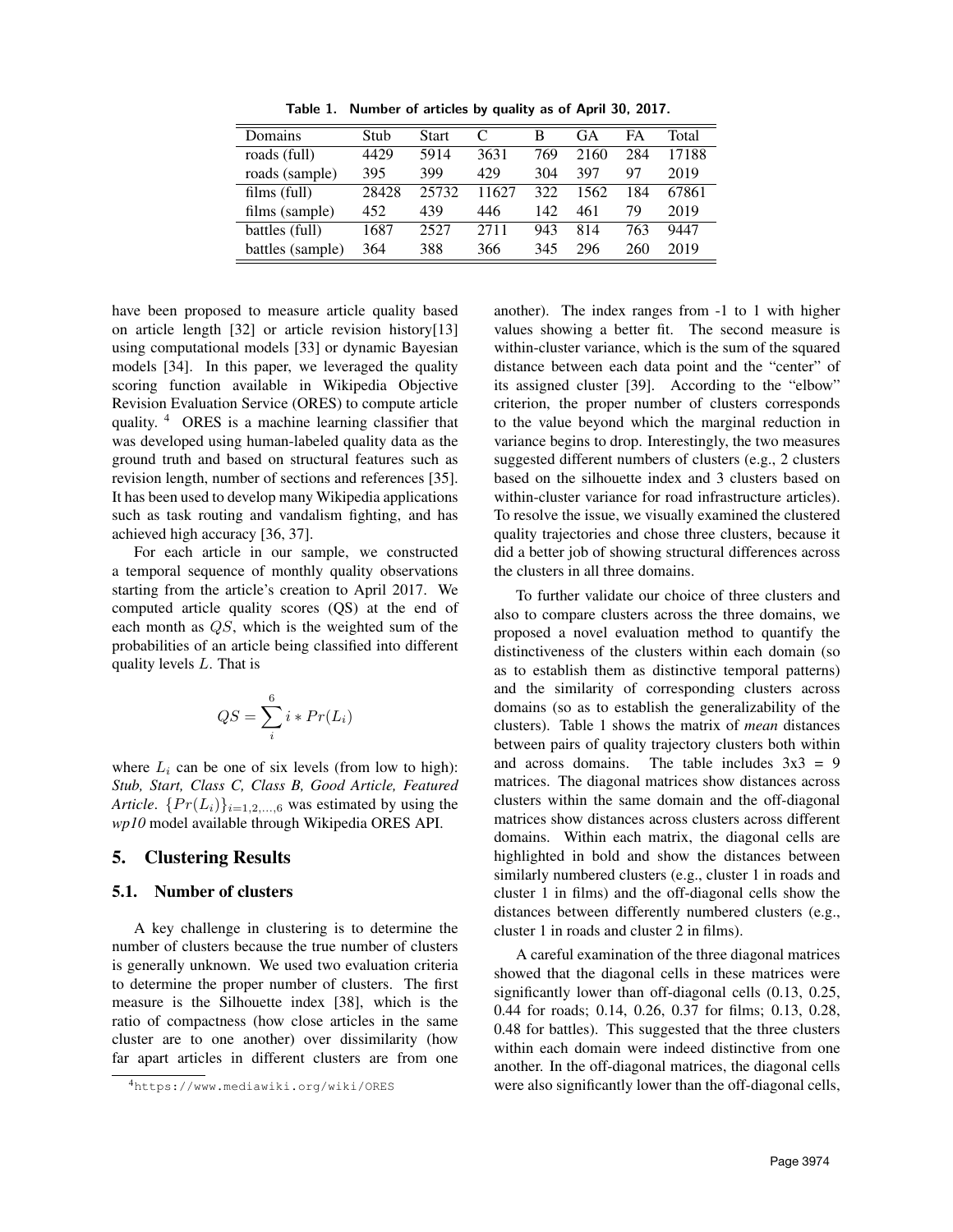suggesting the three clusters shared commonality across domains. In other words, the shape of cluster 1 in the roads domain was more similar to the shape of cluster 1 in the films or the battles domain than the shape of clusters 2 and 3 in these two domains. Hence, the three clusters have the potential to be generalized beyond the three domains that we examined. <sup>5</sup>

# 5.2. The Three clusters

Figure 2 (a), (b) and (c) shows the three quality trajectory clusters, with 50 randomly chosen articles plotted for each cluster in each domain. The black lines show our superimposed medoids, i.e., the "centers" of the clusters. <sup>6</sup> Visual examinations suggest that the three clusters differ in at least three aspects: initial quality levels, final quality levels, and the speed at which quality grew over time.

We named Cluster 1 the "Stalled" cluster because the majority of articles in the cluster remained at very low quality levels, less than level 2 or the "Start" level, throughout their life cycles. For some reason, most articles in this cluster were trapped in the low quality state and never grow beyond the Start level. We named Cluster 2 the "Plateaued" cluster because articles in this cluster grew quickly to quality level 3 or Class C, and then lost momentum and failed to grow beyond C levels. We named Cluster 3 the "Sustained" cluster because most articles in the cluster grew quickly to quality levels above C and experienced continuous growth throughout their life cycles. Most articles in Cluster 3 reached level 5 or Good Article status and above. The diagram also showed that the high quality of Cluster 3 articles was the result of years of sustained effort, some of which lasted more than 10 years.

# 6. Predicting Article Clusters

In the previous section, we identified three clusters of article quality trajectories. In this section, we ran multinomial logistic regressions to predict articles' likelihood of following any of the temporal trajectories.

#### 6.1. Variables

Based on prior literature on Wikipedia article quality, we chose three sets of predictors: an article's inherent attributes, editors' characteristics and editing activities in the first three months after article creation (initial period), and editors' characteristics and editing activities in the three months during which the article's quality change was most similar to the main trajectory (typical change period).<sup>7</sup>

Article attributes. We examined three article attributes: *popularity*, *relevance*, and *creation time*. Articles that are inherently popular and relevant to other articles tend to be of higher quality [13, 14, 15]. We defined article popularity as the degree to which Wikipedia readers are interested in the content of the article and operationalized it as the number of article views, similar to [16]. We computed the monthly average of pageviews in 2016 based on pageviews data from Wikipedia pageviews API.<sup>8</sup>

We defined article relevance as the degree to which an article is referred to by other articles, which is usually measured by PageRank scores from article link networks.We computed pageranks using pagelinks data from the September 1, 2017 data dump. Prior research has shown signs of slow growth of Wikipedia after 2007 (Haifeng, see ref below). So we included article creation time, which was computed as the number of months that elapsed since Wikipedia's inception.

Article editing activities. Prior work suggests that article quality is influenced by both editor contribution [8] and coordination among editors [10, 20]. So we included editor contribution and coordination in the initial three months and during the typical change period of an article. We measured early contribution by initial article length, and the number of registered editors who contributed to an article in its first three months. Following [10], we measured both "explicit" and "implicit" coordination. We measured explicit coordination as the number of editors who participated on the article's talk pages, and we measured implicit coordination as the Gini coefficient of editors' contributions. Higher Gini coefficient indicates greater contribution inequality among editors, which implies that a small group of editors took the lead in structuring an article before a large group of editors joined to expand the article.

We also included articles' affiliations with WikiProjects. WikiProjects are groups of editors who "work together as a team to improve Wikipedia", and help coordinate work around a topic. We included WikiProject affiliation as a dummy variable to indicate whether an article was affiliated with any WikiProjects

<sup>5</sup>We also generated the two clusters option and calculated distance matrices. The cluster patterns failed to generalize across the three domains, which further showed the superiority of the three-cluster option.

<sup>6</sup>A medoid is the trajectory with minimal average DTW distance to all other trajectories in the cluster.

 $7$ Typical change period is defined as the three-month period during which the sub-sequence had the minimum DTW distance to the whole article quality trajectory.

<sup>8</sup>https://tools.wmflabs.org/pageviews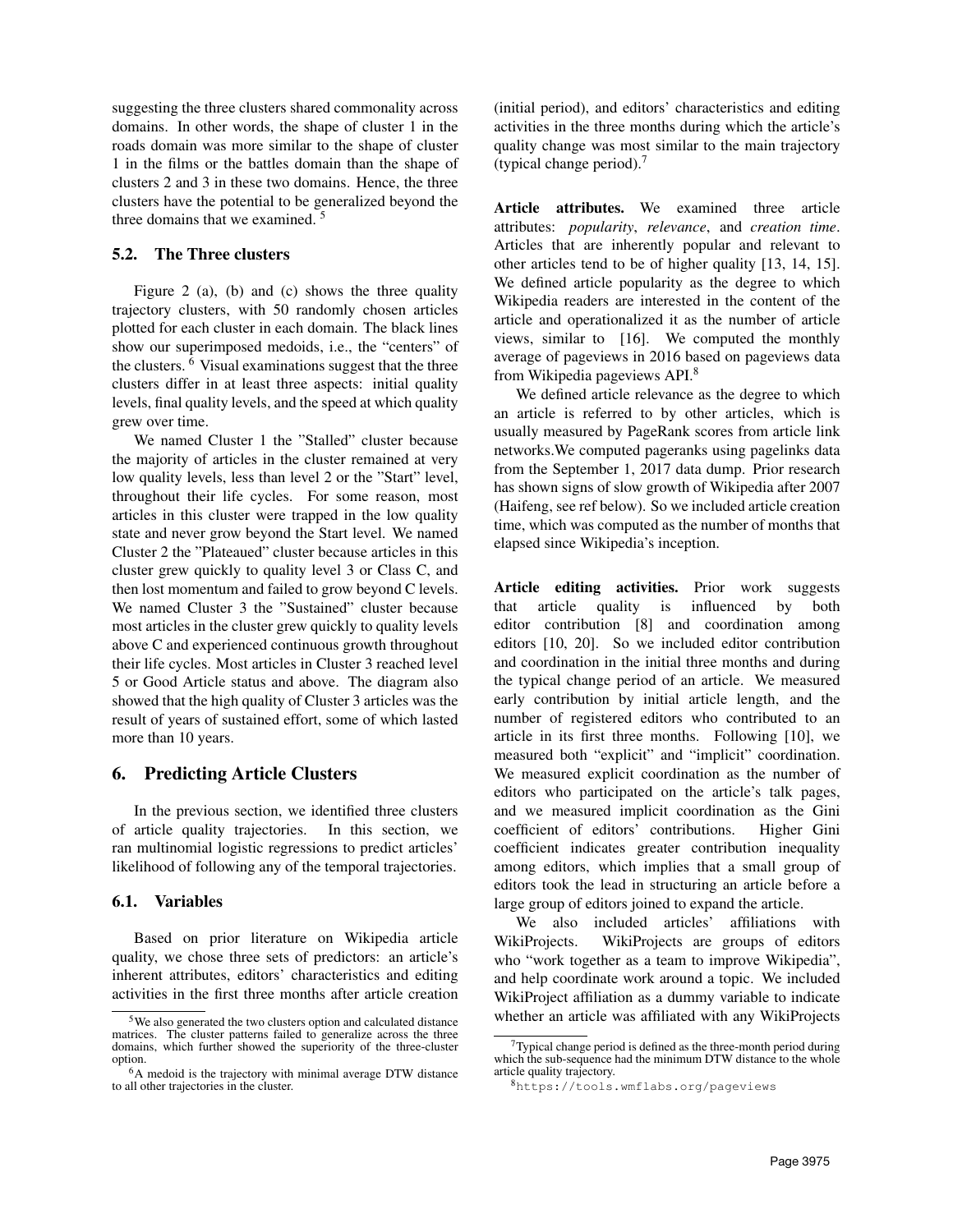|                | <b>Trajectories</b> |      | <b>Roads</b> |      |      | <b>Films</b> |                   |      | <b>Battles</b> |      |
|----------------|---------------------|------|--------------|------|------|--------------|-------------------|------|----------------|------|
| <b>Medoids</b> |                     |      | ົ            | o    |      | າ            | $\bullet$         |      | റ              | 3    |
|                |                     | 0.13 | 0.81         | 1.62 | 0.14 | 0.96         | 1.92              | 0.12 | 0.80           | 2.14 |
|                |                     | 0.72 | 0.25         | 0.92 | 0.71 | 0.32         | 1.18              | 0.79 | 0.28           | 1.25 |
| <b>Roads</b>   |                     | 1.57 | 0.74         | 0.44 | 1.63 | 0.60         | 0.50              | 1.62 | 0.77           | 0.66 |
|                |                     | 0.13 | 0.82         | 1.68 | 0.14 | 0.97         | 2.01              | 0.12 | 0.81           | 2.19 |
|                |                     | 0.85 | 0.26         | 0.71 | 0.89 | 0.26         | 1.00 <sub>1</sub> | 0.90 | 0.31           | 0.98 |
| <b>Films</b>   |                     | 2.04 | 1.19         | 0.50 | 2.17 | 1.03         | 0.37              | 2.08 | 1.21           | 0.57 |
|                |                     | 0.15 | 0.86         | 1.70 | 0.16 | 1.01         | 2.01              | 0.13 | 0.85           | 2.21 |
|                |                     | 0.55 | 0.29         | 0.95 | 0.53 | 0.38         | 1.23              | 0.62 | 0.28           | 1.36 |
| <b>Battles</b> |                     | 1.50 | 0.80         | 0.46 | 1.61 | 0.69         | 0.41              | 1.54 | 0.81           | 0.48 |

Figure 1. Comparing clusters within and across the three domains.



Quality

(c) three clusters in the battles domain

Figure 2. Three clusters in three domains.

or not. We calculated the above variables for two time periods: the initial three-month period and the typical change three-month period.

Editors attributes. Prior research has shown that editors' attributes such as knowledge diversity [40, 9], competency and experience [41, 18], and roles [42, 43] influence article quality. We measured both general and domain-specific experiences of editors. General experience is measured by an editor's tenure as the number of months since an editor's first edit in Wikipedia. We measured tenure diversity as the Gini coefficient of editors' tenure.

We measured editor's domain experience as the total number of edits that an editor had performed in the domain of the article during the year before the article's creation. We included edits on article pages, article talk pages, WikiProjects pages, and WikiProjects talk pages. We used keyword match to determine whether an article or a WikiProject was within a domain. For example, we considered an article in the roads domain if its title included keywords such as road, route, highway, expressway, etc.

Table 2. Descriptive Statistics.

| Variables             | Mean Std        |                              | min          | max     |
|-----------------------|-----------------|------------------------------|--------------|---------|
| month created         |                 | 90.34 41.58 6                |              | 193     |
| pageviews             |                 | 10.04 46.78 0                |              | 1561.95 |
| Pagerank              |                 | $-6.88$ 0.46 $-7.94$ $-5.39$ |              |         |
| ini. Length           | 2.7             | 5.09                         | 0.01         | 90.63   |
| editors               |                 | 6.42 11.333                  |              | 290     |
| talkers               | 2.14 5.2        |                              | -1           | 184     |
| contrib. Gini         | 0.31            | 0.21                         | $\Omega$     | 0.88    |
| projects              | $0.47\quad 0.5$ |                              | $\Omega$     | 1       |
| editor tenure div.    | 0.33            | 0.16                         | $\Omega$     | 0.8     |
| ave, domain edits     | 0.63            | 1.69                         | $\Omega$     | 16.89   |
| editors TC            |                 | 14.18 27.53 3                |              | 389     |
| talkers TC            | 2.14            | 3.46                         | $\mathbf{1}$ | 95      |
| contrib. gini TC      | 0.33            | 0.23                         | $\Omega$     | 0.91    |
| projects TC           | 0.94            | $0.23 \quad 0$               |              | 1       |
| editor tenure div. TC | 0.33            | 0.19                         | 0            | 0.92    |
| ave. domain edits TC  | 0.79            | 1.79                         | $\Omega$     | 19.7    |

*TC*: typical change period

Table 2 shows the descriptive statistics of all variables. Several variables such as initial length, pageviews, editors, talkers, and average domain edits were highly skewed, so we log-transformed them. We also standardized all variables before running the regressions. For generalizability, we combined articles in all three categories (roads, films, and battles) and ran multinomial logistic regression on the merged sample.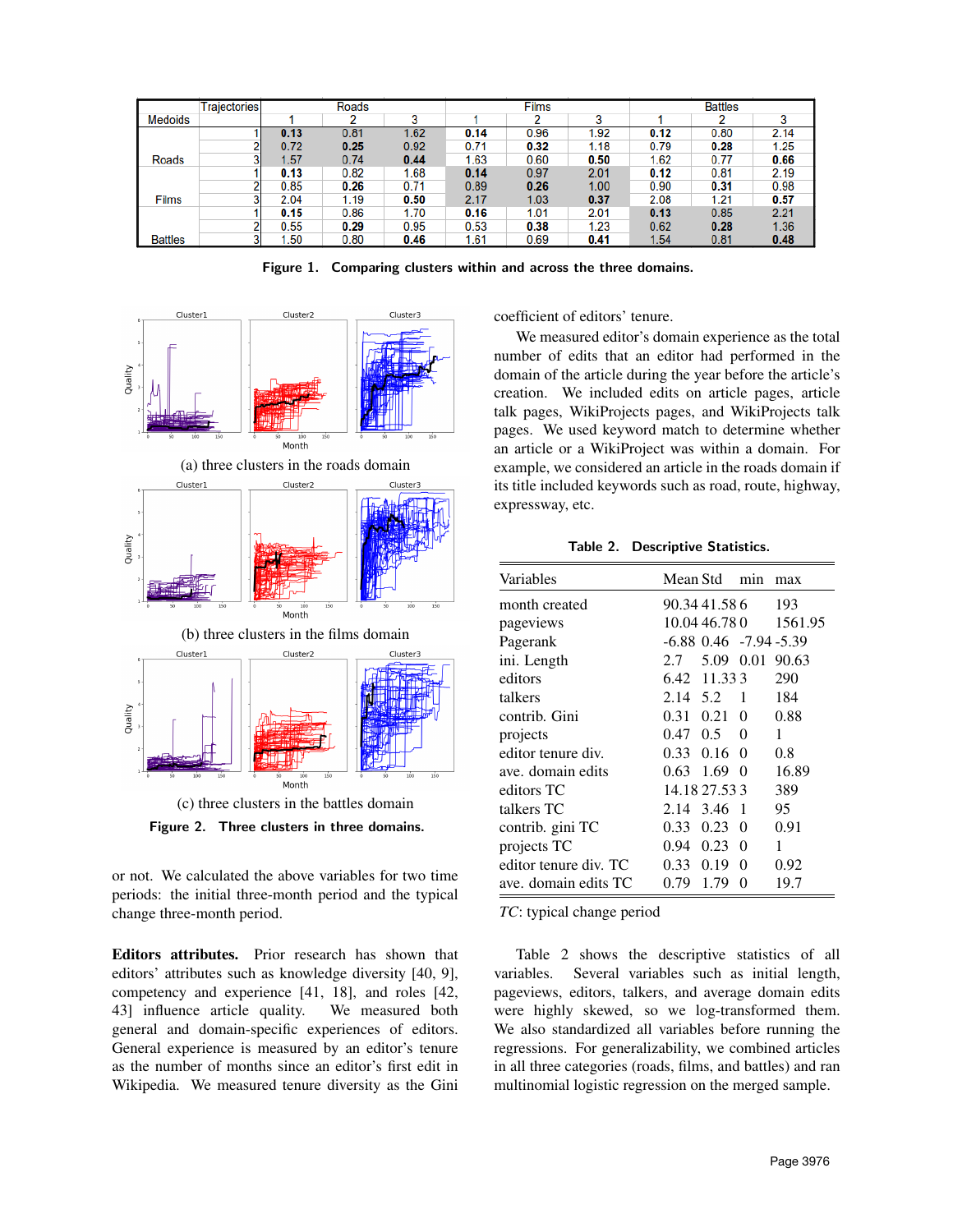#### 6.2. Multinomial Logistic Regressions

Our dependent variable  $Y_i$  is a multinomial variable, which indicates which cluster an article  $i$  belongs to. So we ran multinomial logistic regressions as follows:

$$
\log \frac{Pr(Y_i = c)}{Pr(Y_i = c_0)} = a_0 + a_1 * X_1 + \ldots + a_m * X_m
$$

where,  $Pr(Y_i = c)$  refers to the probability of article i being in cluster c;  $Pr(Y_i = c)/Pr(Y_i = c_0)$  is the *odds ratio*, which indicates the relative likelihood of article i belonging to cluster  $c$  relative to cluster  $c_0$ ; X is the vector of m covariates or features, such as,  $X = (X_1, \ldots, X_m); a = (a_0, \ldots, a_m)$  is the vector of coefficients. The odds ratio compares a predicted cluster with a base cluster. With three clusters in our data, we have three comparisons (*Sustained vs. Stalled*, *Plateaued vs. Stalled*, and *Sustained vs. Plateaued*). We estimated the model using the *multinorm* function in R's *nnet* package. We checked correlation coefficients and Variable Inflation Factor (VIF) for multicollinearity. All correlations were equal to or below 0.63. The highest VIF score was 2.63, lower than the common threshold value of 5. For all correlations that were above 0.5, we repeated the analyses with only one variable and ruled out the possibility of multicollinearity.

#### 6.3. Regression results

Table 3 shows our results. Column 1 indicates the influence of a factor on the likelihood of an article being in the *sustained* cluster versus the *stalled* cluster. Column 2 indicates the likelihood of being in the *plateaued* cluster versus the *stalled* cluster. Column 3 indicates the likelihood of being in the *sustained* cluster versus the *plateaued* cluster. Standard errors are listed under the coefficients. *p* values were derived from Wald statistics.

*The impact of article attributes.* Rows 1-3 in Table 3 show the effects of article attributes such as *month created*, popularity measured as *pageviews*, and relevance measured as *pagerank*. All three factors had significant effects on an article's likelihood of following a certain trajectory. In general, articles created earlier in Wikipedia history (-0.462, -0.489) and articles with high popularity (0.738, 1.015) or high relevance (1.028, 0.249) were more likely to be in the sustained or plateaued cluster than the stalled cluster. Between sustained and plateaued clusters, the month of creation did not seem to differentiate the two. Articles with relatively higher relevance were more likely to be sustained than plateaued (0.778) whereas articles with relatively higher popularity were less likely to be sustained than plateaued  $(-0.277)$ .

*The impact of article activities and editor attributes in the initial three months.* Rows 4-8 in Table 3 show the effects of article activities in the initial three months after creation. Not surprisingly, when an article was created with more content (*ini.Length*), it was more likely to be in the sustained or plateaued cluster than the stalled cluster (1.047, 0.697, 0.35). The number of registered editors (*editors*) who contributed to an article increased an article's likelihood of being in the sustained cluster over plateaued and the likelihood of being in the plateaued cluster over the stalled cluster (0.577, 0.341, 0.236). The number of registered editors who participated in talk page discussion (*talkers*, as a measure of explicit coordination, increased an article's likelihood of being in the sustained or plateaued cluster over the stalled cluster (0.483, 0.395); but had no significant impact on the likelihood between the sustained and plateaued clusters (0.088). A higher Gini coefficient (*contrib.Gini*), indicating greater contribution inequality among editors, increased an article's likelihood of being in the sustained cluster over plateaued and the likelihood of being in the plateaued cluster over stalled (0.883, 0.516, 0.366). Contrary to our expectations, WikiProject affiliation (*projects*) reduced an article's likelihood of being in the sustained or plateaued cluster over stalled (-0.356, -0.303). In other words, being affiliated with a WikiProject in the first three months of article creation was detrimental to an article's long-term growth.

Rows 9-10 in Table 3 show the effects of two editor attributes: tenure diversity (*editor tenure div.*) and domain-specific experience (*ave. domain edits*). Greater tenure diversity reduced an article's likelihood of being in the sustained cluster versus plateaued (-0.132) and had no significant impact differentiating the sustained or plateaued cluster from the stalled cluster. Domain experience measured as average edits in domain-specific articles and projects had no significant effects.

*The impact of article activities and editor attributes in the three months of typical change.* Rows 11-14 in Table 3 show the effects of article activities during the typical change (aka.TC) period. The effects of most factors were similar to the effects of these factors in the initial three months with a few exceptions. First, although the number of registered editors who contributed to the article was significant in both periods, the magnitude of the effects was greater in the typical change period than in the initial three months period. Second, the number of registered editors who participated in article talk page discussion also differentiated all three clusters. While the number of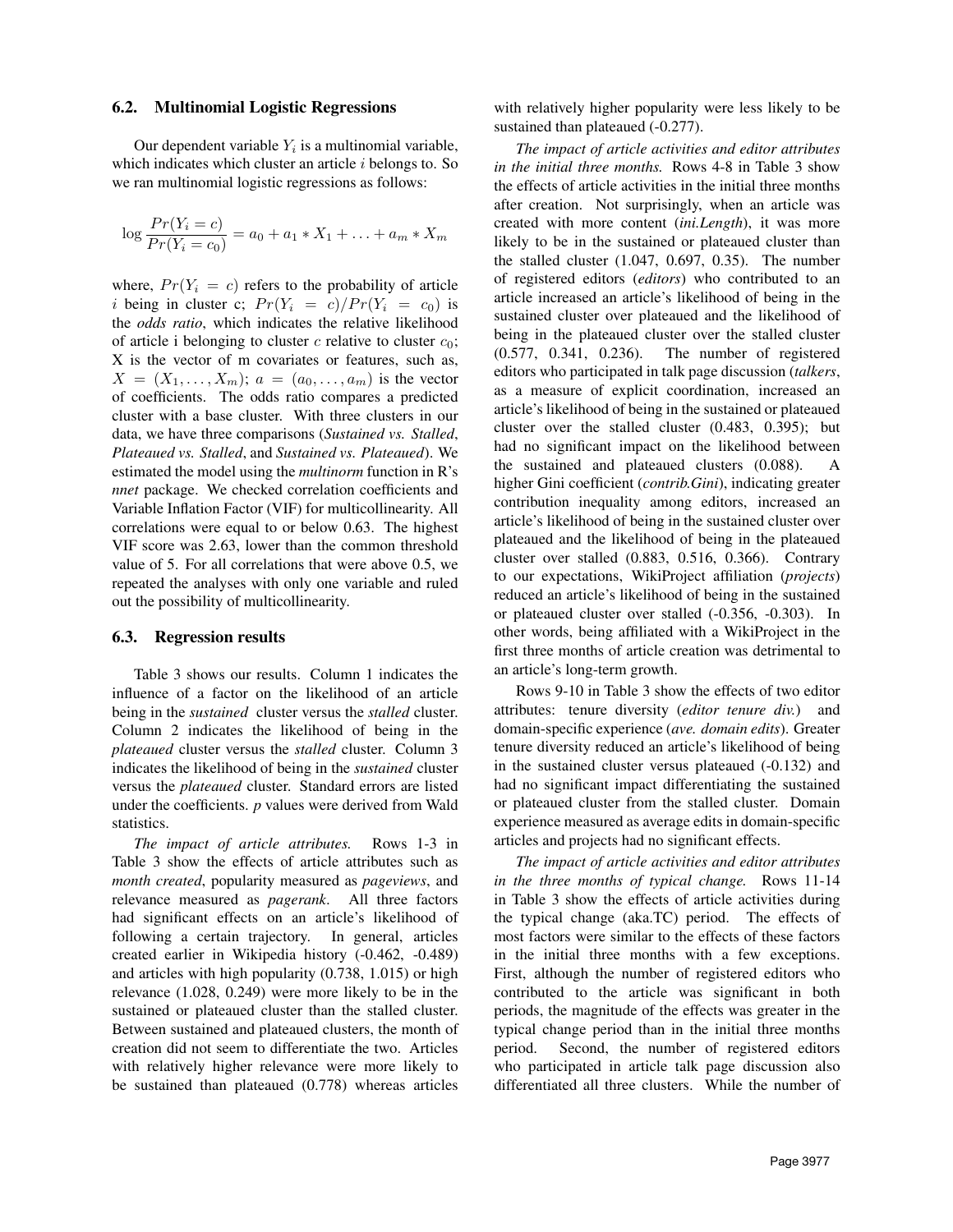talkers didn't differentiate sustained and plateaued in the initial three months, it became a significant factor in the typical change period (0.371). This difference suggested the importance of explicit coordination in the later stage of article development. Third, Gini coefficient of contribution was significant in differentiating all three clusters, suggesting contribution inequality was not only important in the early days of an article but also important as an article matures. Fourth, different from the initial three months, affiliation with WikiProject in the typical change period had no significant effects.

Rows 15-16 in Table 3 show the effects of tenure diversity and domain-specific experience in the typical change period, which differed from the effects in the initial three months. Greater tenure diversity among editors in the later stage of article development reduced articles' likelihood of being in the sustained cluster over the plateaued cluster (-0.229) and also reduced articles' likelihood of being in the plateaued cluster over the stalled cluster (-0.212). Counterintuitively, domain-specific experience reduced articles' likelihood of being in the plateaued cluster over the stalled cluster (-0.266). In other words, if editors who contributed to an article had done more edits in the domain, the article was more likely to be trapped in low quality status than growing to higher quality levels.

## 7. Discussion

In this paper, we combined advanced time series clustering and multinomial regression to identify and predict dynamic patterns in the evolution of Wikipedia articles. Our analyses generated several key insights. First, our clustering generated three distinctive trajectories - stalled, plateaued, and sustained - which differed in initial quality levels, final quality levels, and the speed at which article quality grew over time.

Prior work suggested that the aggregate growth path of articles [44, 45] may follow the classic S-curve. Our clustering analysis revealed a slightly different story. Some Wikipedia articles, such as the ones in the stalled and plateaued clusters, never grew beyond low or moderate quality levels. For the articles in the sustained cluster, while some did experience a short period of rapid acceleration in quality, most achieved high quality based on years of continuous, sustained efforts.

Second, our findings showed the importance of both "nature" and "nurture" in determining article quality evolution. In terms of nature, both article creation time and article popularity and relevance influenced growth trajectories. Articles created earlier in Wikipedia history and with greater popularity and relevance had a greater chance of following the sustained trajectory.

| Table 3. Multinomial logistic regression on merged |          |  |  |
|----------------------------------------------------|----------|--|--|
|                                                    | samples. |  |  |

|                                      | Dependent variable:<br>(predicted cluster vs. base cluster) |                     |                                       |  |  |  |
|--------------------------------------|-------------------------------------------------------------|---------------------|---------------------------------------|--|--|--|
|                                      |                                                             |                     |                                       |  |  |  |
|                                      |                                                             | Sustained Plateaued | Sustained                             |  |  |  |
|                                      |                                                             |                     | vs. Stalled vs. Stalled vs. Plateaued |  |  |  |
| 1. month created -0.462*** -0.489*** |                                                             |                     | 0.026                                 |  |  |  |
|                                      | (0.115)                                                     | (0.108)             | (0.076)                               |  |  |  |
| 2. pageviews                         | $0.738***$                                                  | $1.015***$          | $-0.277***$                           |  |  |  |
|                                      | (0.116)                                                     | (0.114)             | (0.070)                               |  |  |  |
| 3. pagerank                          | 1.028***                                                    | $0.249*$            | $0.778***$                            |  |  |  |
|                                      | (0.107)                                                     | (0.102)             | (0.070)                               |  |  |  |
| 4. ini. length                       | $1.047***$                                                  | $0.697***$          | $0.350***$                            |  |  |  |
|                                      | (0.093)                                                     | (0.088)             | (0.054)                               |  |  |  |
| 5. editors                           | $0.577***$                                                  | $0.341*$            | $0.236**$                             |  |  |  |
|                                      | (0.155)                                                     | (0.151)             | (0.079)                               |  |  |  |
| 6. talkers                           | $0.483***$                                                  | $0.395***$          | 0.088                                 |  |  |  |
|                                      | (0.113)                                                     | (0.109)             | (0.063)                               |  |  |  |
| 7. contrib. gini                     | $0.883***$                                                  | $0.516***$          | $0.366***$                            |  |  |  |
|                                      | (0.101)                                                     | (0.095)             | (0.061)                               |  |  |  |
| 8. projects                          | $-0.356***$                                                 | $-0.303**$          | $-0.053$                              |  |  |  |
|                                      | (0.104)                                                     | (0.098)             | (0.066)                               |  |  |  |
| 9. editor tenure                     | $-0.141$                                                    | $-0.008$            | $-0.132*$                             |  |  |  |
| div                                  | (0.086)                                                     | (0.081)             | (0.056)                               |  |  |  |
| 10. ave domain                       | 0.014                                                       | $-0.003$            | 0.017                                 |  |  |  |
| edits                                | (0.107)                                                     | (0.101)             | (0.067)                               |  |  |  |
| 11. editors TC                       | 1.008***                                                    | $0.638***$          | $0.370***$                            |  |  |  |
|                                      | (0.183)                                                     | (0.177)             | (0.091)                               |  |  |  |
| 12. talkers TC                       | $1.237***$                                                  | $0.866***$          | $0.371***$                            |  |  |  |
|                                      | (0.152)                                                     | (0.151)             | (0.062)                               |  |  |  |
| 13. contrib. gini.                   | 1.242***                                                    | $0.562***$          | $0.680***$                            |  |  |  |
| TC                                   | (0.117)                                                     | (0.113)             | (0.065)                               |  |  |  |
| 14. projects TC                      | 0.030                                                       | 0.062               | $-0.032$                              |  |  |  |
|                                      | (0.082)                                                     | (0.076)             | (0.054)                               |  |  |  |
| 15. editor tenure                    | $-0.441***$                                                 | $-0.212*$           | $-0.229***$                           |  |  |  |
| div TC                               | (0.104)                                                     | (0.096)             | (0.069)                               |  |  |  |
| 16. ave. domain                      | $-0.176$                                                    | $-0.266*$           | 0.090                                 |  |  |  |
| edits TC                             | (0.116)                                                     | (0.107)             | (0.078)                               |  |  |  |
| Constant                             | $1.863***$                                                  | $1.716***$          | $0.147*$                              |  |  |  |
|                                      | (0.142)                                                     | (0.141)             | (0.071)                               |  |  |  |
| AIC                                  | 3,838.209                                                   |                     |                                       |  |  |  |
| Note:                                |                                                             |                     | *p<0.05; **p<0.01; ***p<0.001         |  |  |  |
|                                      |                                                             |                     |                                       |  |  |  |

In terms of nurture, article activities (e.g., number of contributing editors and their coordination) in the first three months and the typical change period influenced evolution trajectories. Contrary to prior beliefs about the benefits of articles' WikiProject affiliation, we found that WikiProject affiliation negatively affected article quality in the first three months after article creation and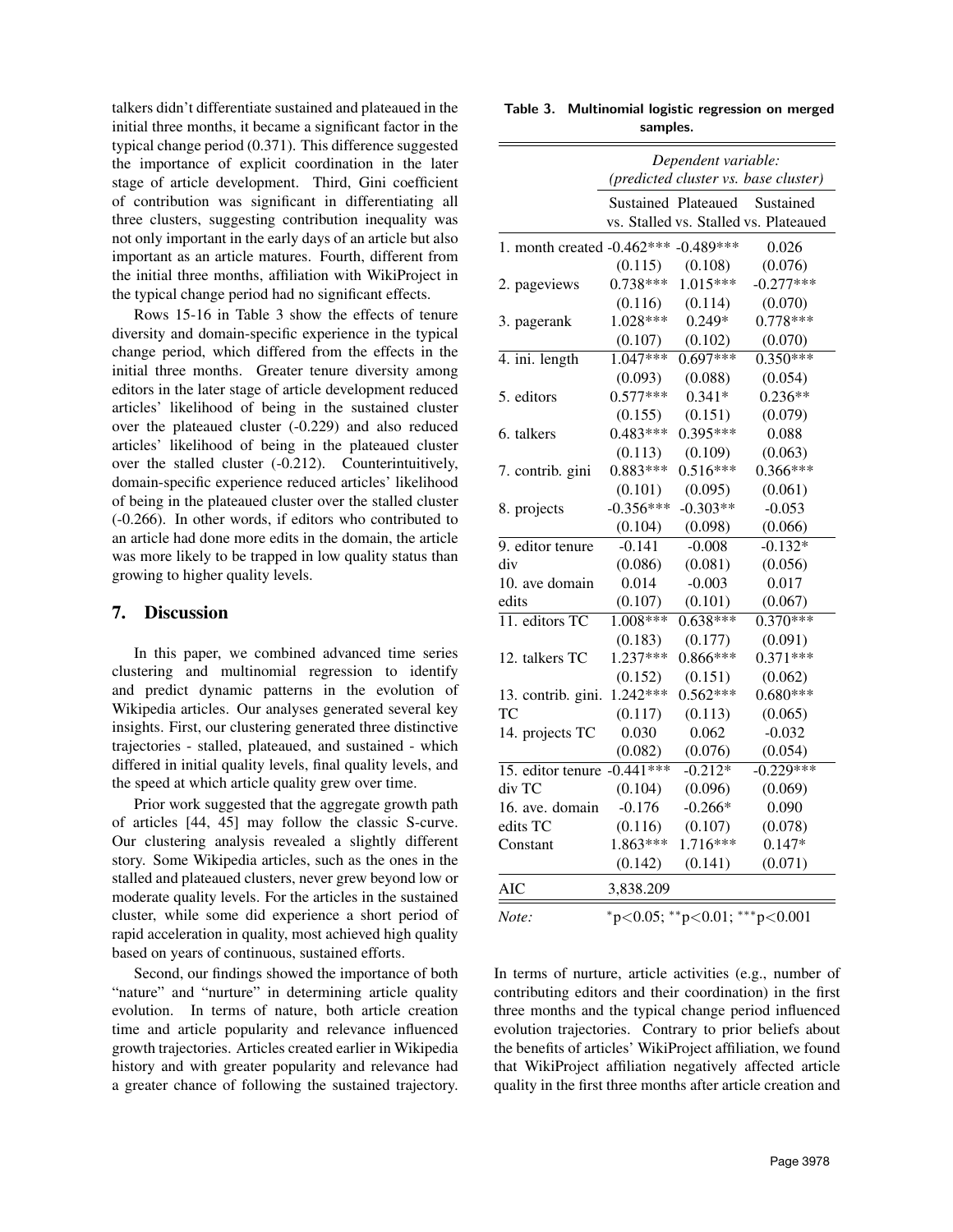had no effects in the later stage of article development.

Third, our findings suggested that different factors may play different roles depending on the life stage of an article. While factors such as the number of editors who contributed to an article or its talk pages were important throughout an article's life cycle, they had greater impact during the typical change period than during the first three months after article creation.

Furthermore, Gini coefficient was significant and important during both the first three months and the typical change period. This implied that having a small group of editors contribute a disproportionately high percentage of edits was crucial throughout an article's life cycle for the article to achieve high quality status. This again highlights the importance of "core" editor in Wikipedia, as noted in many prior work [10, 46].

Higher tenure diversity among editors was more detrimental in the later stage of article evolution than the first three months. This suggests that for a stable state of article the experience levels of the volunteer editors have to be similar. Lower tenure diversity may help minimize group conflict, and ease communication.

# 8. Limitations

Our work is not without limitation. First, although our exploratory work uncovered interesting patterns, more research is needed to understand the social and psychological mechanisms behind these patterns. Doing so requires qualitative data and methods and performing in-depth analyses of critical events in an article's life cycle.

Second, some of the variables in our analyses may not be completely independent of one another. For example, a popular article may attract edits in its early days, and its success may help draw further attention. This can trigger a positive self-reinforcing feedback loop. Our findings need to be replicated with more sophisticated methods to account for these recursive relationships.

Third, we studied Wikipedia articles in three categories of roads, films, and battles. Such focus allowed us to control for noise in the data so as to observe clear patterns. We believe most of our results can be generalized to other domains on Wikipedia or other online collaboration platforms such as OpenStreetMap and Reddit, although generalization needs to be done with caution. For example, the methods could be used to cluster the growth trajectories of other artifacts like regional maps on OpenStreetMap and sub-forums on Reddit. The specific trajectories generated, however, may or may not be the same.

# References

- [1] Y. Benkler and H. Nissenbaum, "Commons-based peer production and virtue," *Journal of Political Philosophy*, vol. 14, no. 4, pp. 394–419, 2006.
- [2] K. Crowston, K. Wei, J. Howison, and A. Wiggins, "Free/libre open-source software development: What we know and what we do not know," *ACM Computing Surveys (CSUR)*, vol. 44, no. 2, p. 7, 2012.
- [3] M. Mesgari, C. Okoli, M. Mehdi, F. . Nielsen, and A. Lanamäki, ""the sum of all human knowledge": A systematic review of scholarly research on the content of wikipedia," *Journal of the Association for Information* Science and Technology, vol. 66, no. 2, pp. 219-245, 2015.
- [4] J. Giles, "Internet encyclopaedias go head to head," *Nature*, vol. 438, no. 7070, pp. 900–901, 2005.
- [5] T. Chesney, "An empirical examination of wikipedia's credibility," *First Monday*, vol. 11, no. 11, 2006.
- [6] S. Caddick, "Wiki and other ways to share learning online," *Nature*, vol. 442, no. 7104, p. 744, 2006.
- [7] A. R. Brown, "Wikipedia as a data source for political scientists: Accuracy and completeness of coverage," *PS: Political Science & Politics*, vol. 44, no. 2, pp. 339–343, 2011.
- [8] D. M. Wilkinson and B. A. Huberman, "Assessing the value of cooperation in wikipedia," *First Monday*, vol. 12, no. 4, 2007.
- [9] Y. Ren, J. Chen, and J. Riedl, "The impact and evolution of group diversity in online open collaboration," *Management Science*, vol. 62, no. 6, pp. 1668–1686, 2015.
- [10] A. Kittur and R. E. Kraut, "Harnessing the wisdom of crowds in wikipedia: Quality through coordination," in *ACM Conference on Computer Supported Cooperative Work*, (San Diego), pp. 37–46, 2008.
- [11] G. C. Kane, J. Johnson, and A. Majchrzak, "Emergent life cycle: The tension between knowledge change and knowledge retention in open online coproduction communities," *Management Science*, vol. 60, no. 12, pp. 3026–3048, 2014.
- [12] A. Halfaker, S. Geiger, M. Jonathan, and J. Riedl, "The rise and decline of an open collaboration system: How wikipedias reaction to sudden popularity is causing its decline," *American Behavioral Scientist*, vol. 57, no. 5, p. 664688, 2012.
- [13] A. Lih, "Wikipedia as participatory journalism: Reliable sources? metrics for evaluating collaborative media as a news resource," *Nature*, vol. 3, no. 1, 2004.
- [14] A. Brändle, ""too many cooks don't spoil the broth,"," in *International Wikimedia Conference*, (Frankfurt), 2005.
- [15] P. Dondio, S. Barrett, S. Weber, and J. Seigneur, "Extracting trust from domain analysis: A case study on the wikipedia project," *Autonomic and Trusted Computing*, pp. 362–373, 2006.
- [16] G. C. Kane and S. Ransbotham, "Content as community The recursive relationship between consumption and contribution in open collaboration communities," *Organization Science*, vol. 27, no. 5, pp. 1258–1274, 2016.
- [17] J. Liu and S. Ram, "Who does what: Collaboration patterns in the wikipedia and their impact on article quality," *ACM Transactions on Management Information Systems (TMIS)*, vol. 2, no. 2, p. 11, 2011.